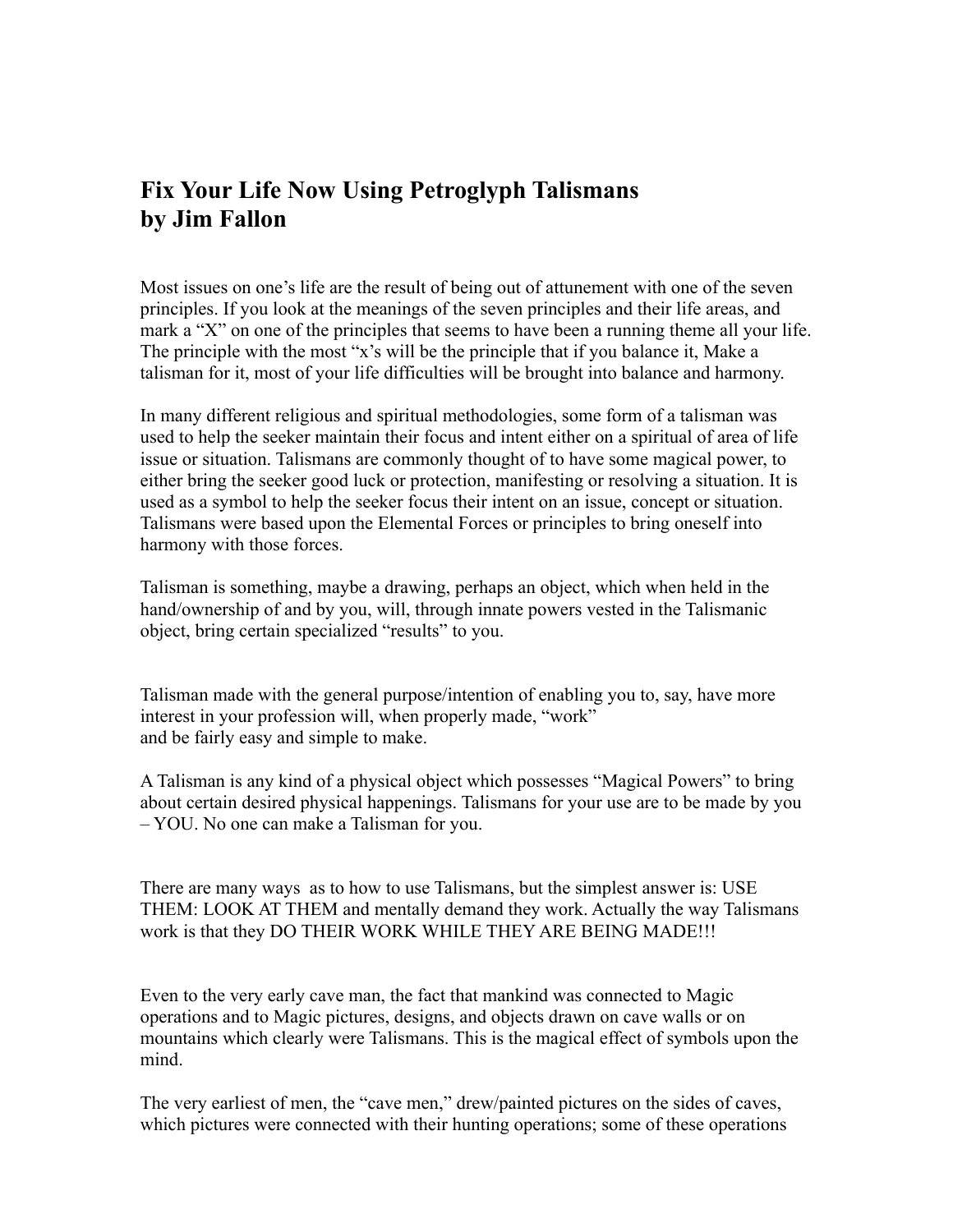regarding food supply and survival of the tribe. These are magical symbols (petroglyphs) carved for magical purposes.

When you create a Talisman for a certain purpose, what you are doing fundamentally is attaching a piece of the Aka to the talismanic object and causing a current of the Aka to flow toward the talismanic object and, as you are wearing or possessing the Talisman, from the talismanic object into your aura, which will strongly incline circumstances, desired circumstances, to come about, "dreams to come true," and you have your life the way you'd like it to be.

For example, say you have always had issues with feeling burdened by everything relating to your career, say issues with boss's or organizations, or just never felt that you were not on the right direction in your life. This is Kala. Make the talisman for Kala, and simply hold it in your hand as you are doing piko piko, from the navel to the talisman in your hand, thinking about all that Kala principle symbolizes. It is not the talisman for Kala that possesses the power, but it is invoking the powers that you already possess.

Also while doing the piko piko and holding the talisman in your hang, you could recall moments in your life when you experienced the attribute that you wish the talisman to represent for you.

Say you were going on a new job interview. Just before the interview, you could hold the talisman in your hand and recall those times in your life where interviews you had went well and you "got" the job.

The easiest why after making a talisman is to "charge" the talisman using the Dynamind technique, using the symkey method.

You could also ask your talisman for advise, simply holding it in your hand, or picture it in your mind's eye, ask a question, then just wait for any return thought or feeling you get as an answer. That process is called "Thought Language, asking a question, and then awaiting an answer by a return thought.

Expanded Huna principles with *Life areas*:

 Ike: Awareness (Knowledge/ unawareness) Life areas:

Prayers answered. Achieving higher goals. Self assessment. Pride and courage. Spirit. Long-distance travel, higher education, and foreign culture and countries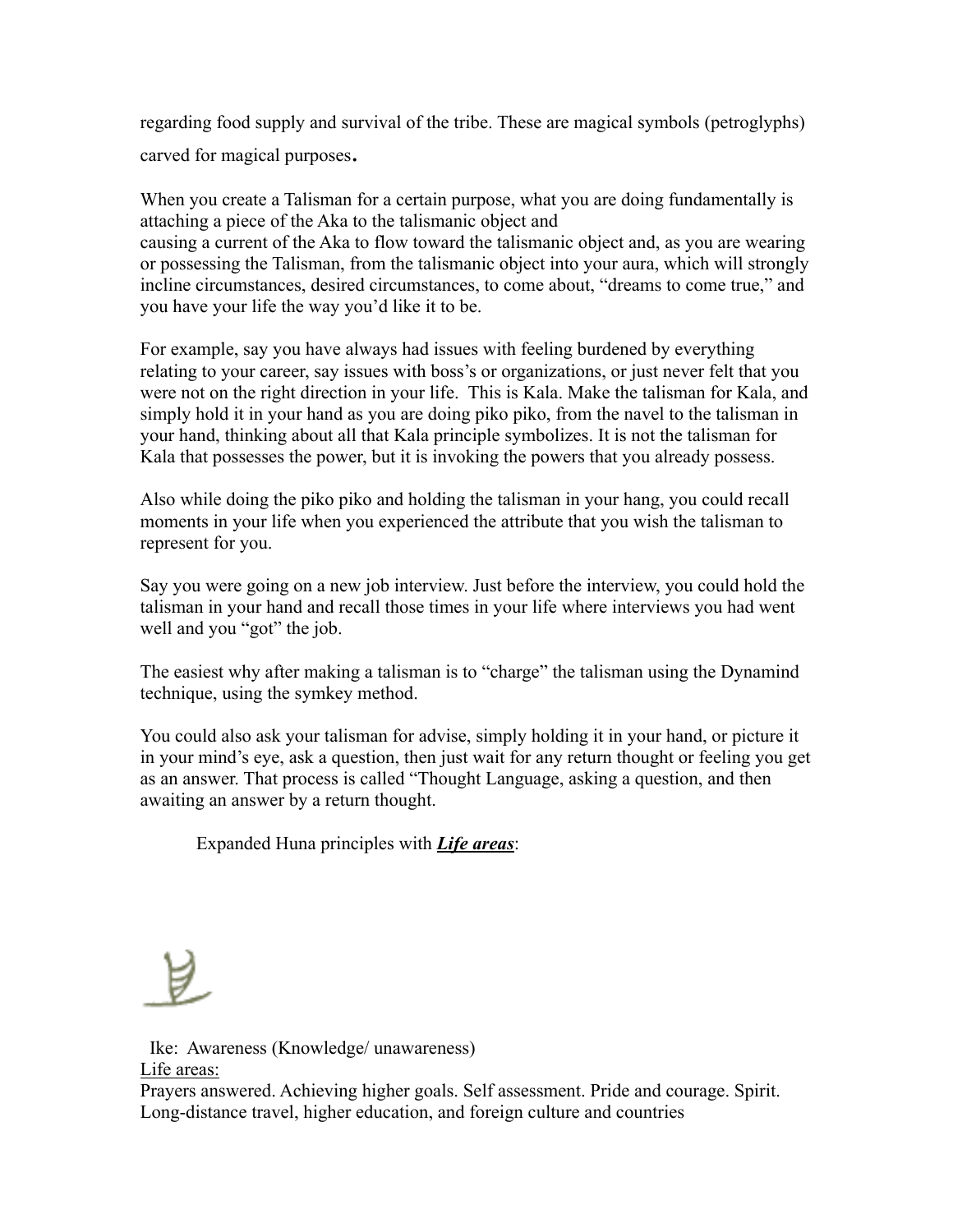

Kala: Freedom (Release)/restrictions Life areas: Helps release the old (relationships, problems) life. career. Power to change negative thoughts. Strong determination. Transformation. Strength in starting new endeavors, lives, and new careers. Helps you change your life when the one you have is not working.

Confinement, fears, and building foundations, whether these are foundations of buildings, organizations or friendships. Career or ambition--the pinnacle of what you are trying to accomplish consciously or unconsciously in this incarnation. The boss.



Makia: confusion/ focus Life Areas:

Determination, strength, endurance, patience, persistence. Turning within to improve inner spirit. Brethren, neighbors, short journeys Health and job.



Manawa: Presence (Purpose) weakness/energy

Life areas: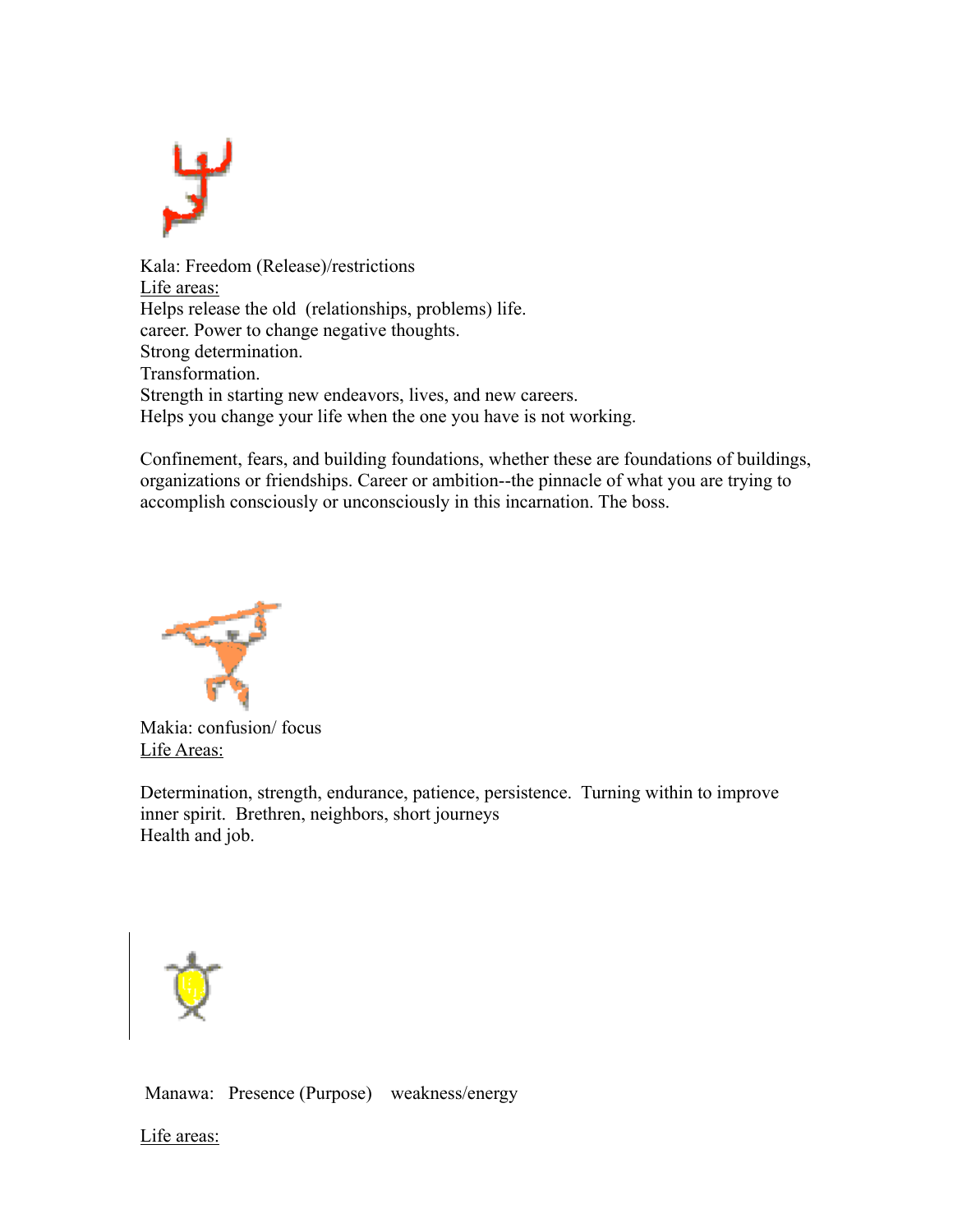Good Luck. Abundance. Strength. Strength to face problems. Protection from anything or anyone trying to harm you.

Mystical, Visionary, Compassionate, escapist (withdrawing from situations…that is were the weakness comes from)



Aloha: Love (Compassion)/ anger or lack of motivation

Life areas:

Manifestation and creativity . Resourcefulness, protectiveness, being resourceful. Allows you to reach your destination in life regardless of the path you have chosen. Your possessions. Your money. Financial. Children, romance, pleasure, creativity Partnerships, personal and business-wise



Mana: Power (Ability)/fear Life Areas: Healing/ removing illness ( mental, physical spiritual). Spiritual strength. Conquer physical problems. Be self reliant. Self advancement. Introspection. Bringing order to your life.

Your personality. Mystical teachings. Legal matters. The money of others.